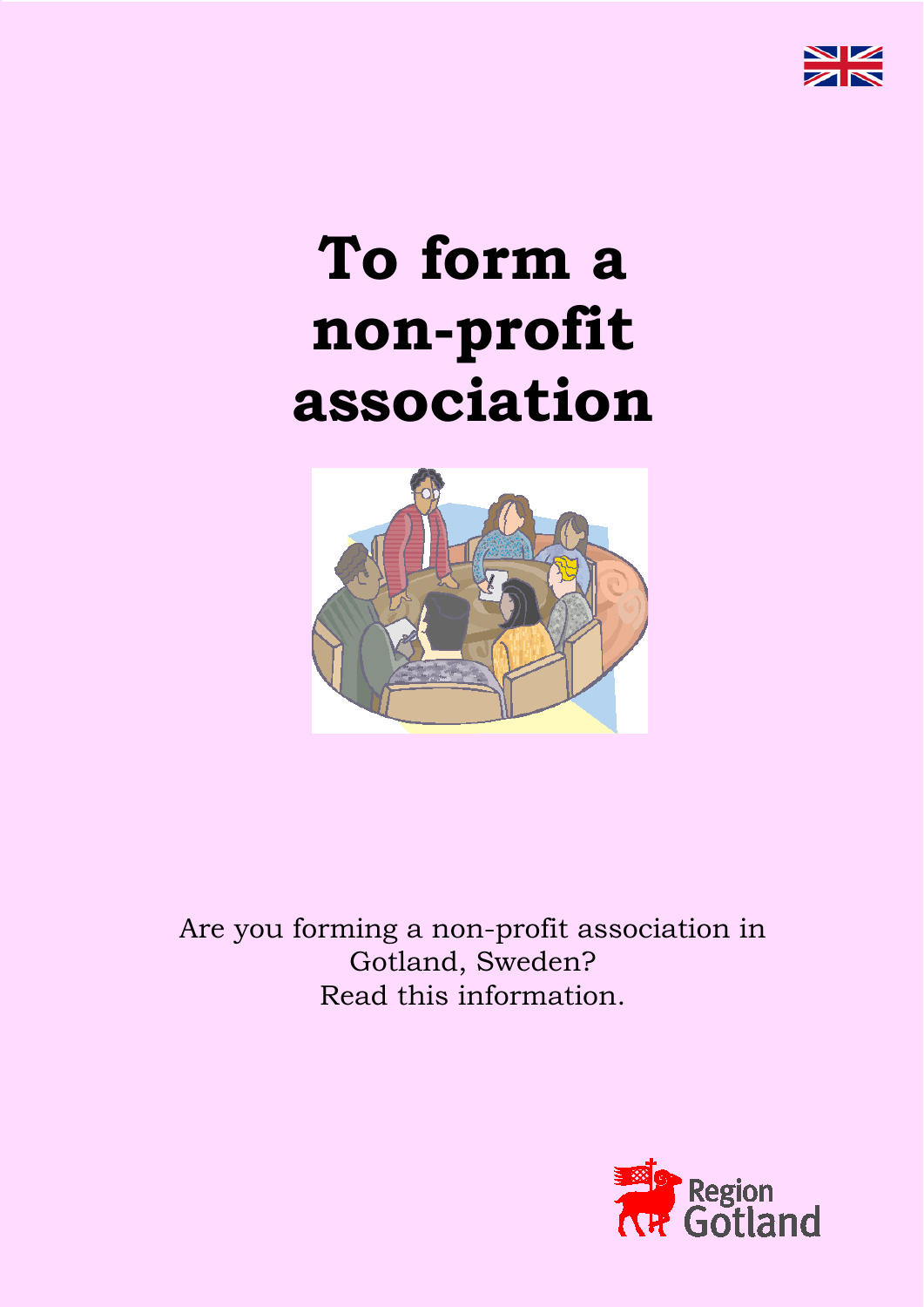## **Index**

#### **ASSOCIATION**

MEANING: Federation of persons (1. Groups of people) for the procurement 1. The assertion of certain common interests 1. For the exercise of certain activities. Source: Swedish Academy Dictionary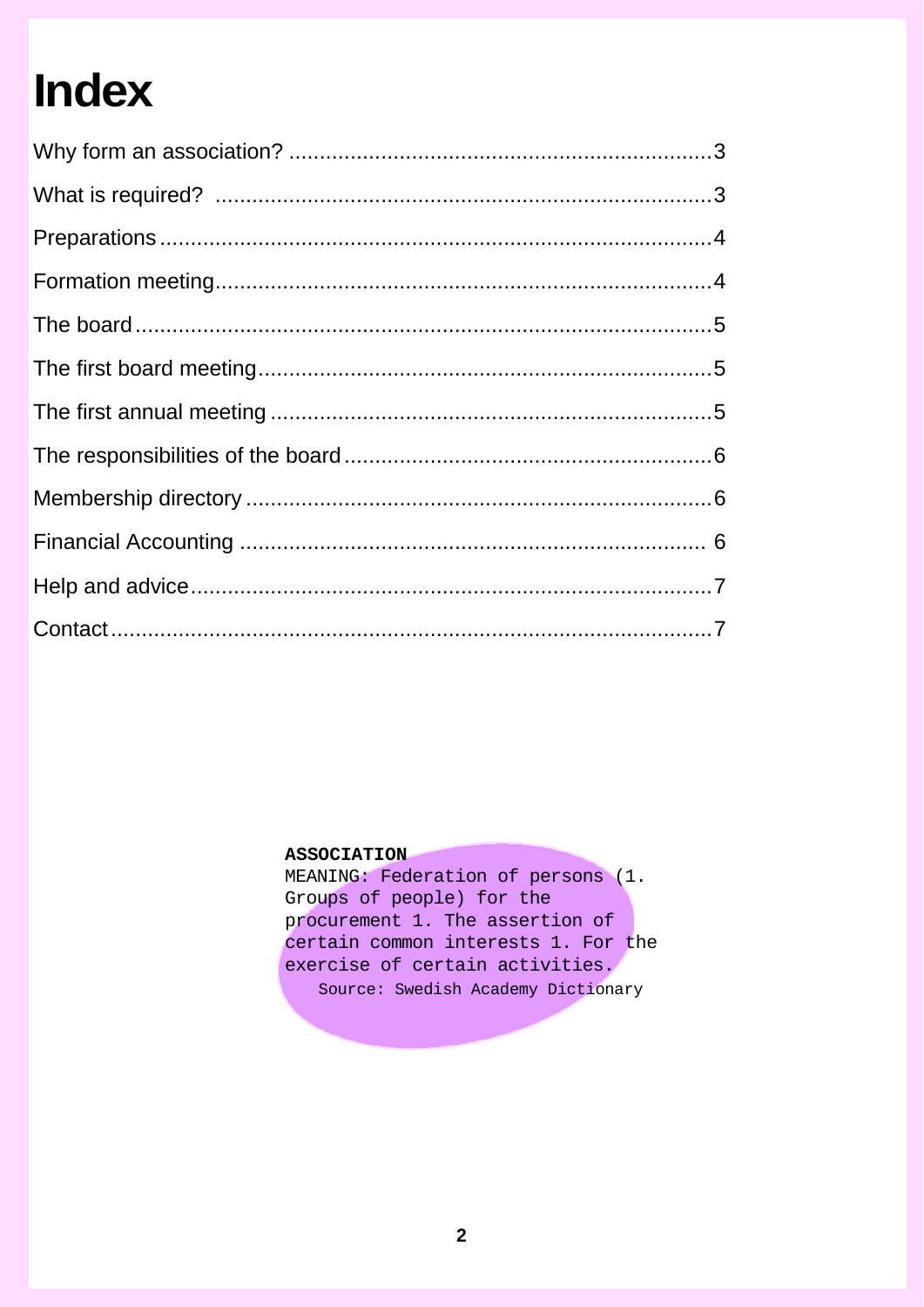## Why form an association?

To get in touch with people with common interests you can join an established association that carries out the activities you're interested in. If the association doesn't exist or the activities in existing associations not are designed the way you wish, you can form your own association. You can of course conduct these activities without being an association, but there are advantages to conduct activities in an association.



You should remember that since you form an new association you commit to responsibilities in administrative and organizational tasks. Sometimes it will feel boring and industrious. But forming a new association is also the beginning to an amusing, rewarding and educational time in your life.

The main reason for the formation would be that the association is a legal entity, the association can own assets and take financial responsibilities. It can also be party in an agreement and may appear as a party before the courts and authorities. Please note: A legal entity can be bankrupt. It's the legal entity, the association, who accounts for the relations that arises within the association. The board of directors can be personally responsible only if they don't carry out their mission properly.

Individuals are basically free of personal economic liability.



It is very important that the representatives of the association have fundamental knowledge of legal terms in this subject!

## What is required?

In short, it merely requires that you decide to form an association, adopt a name, choose a board and adopt bylaws/statue. The statue is the "game rules" for the association. If the association is joining a national organization, the national organization usually can provide with their basic statues.

If you choose not to join a national organization, Kultur- och fritidsförvaltningen can provide some examples of basic statues for you to work with. There are some certain headers that is fixed in the statues to maintain the democracy.

There's is no minimum of persons to form an association. But to form an economic association requires at least three persons. Theoretical you can be just three people, but in practice you will probably require more people to carry out the responsibility and tasks within the board.

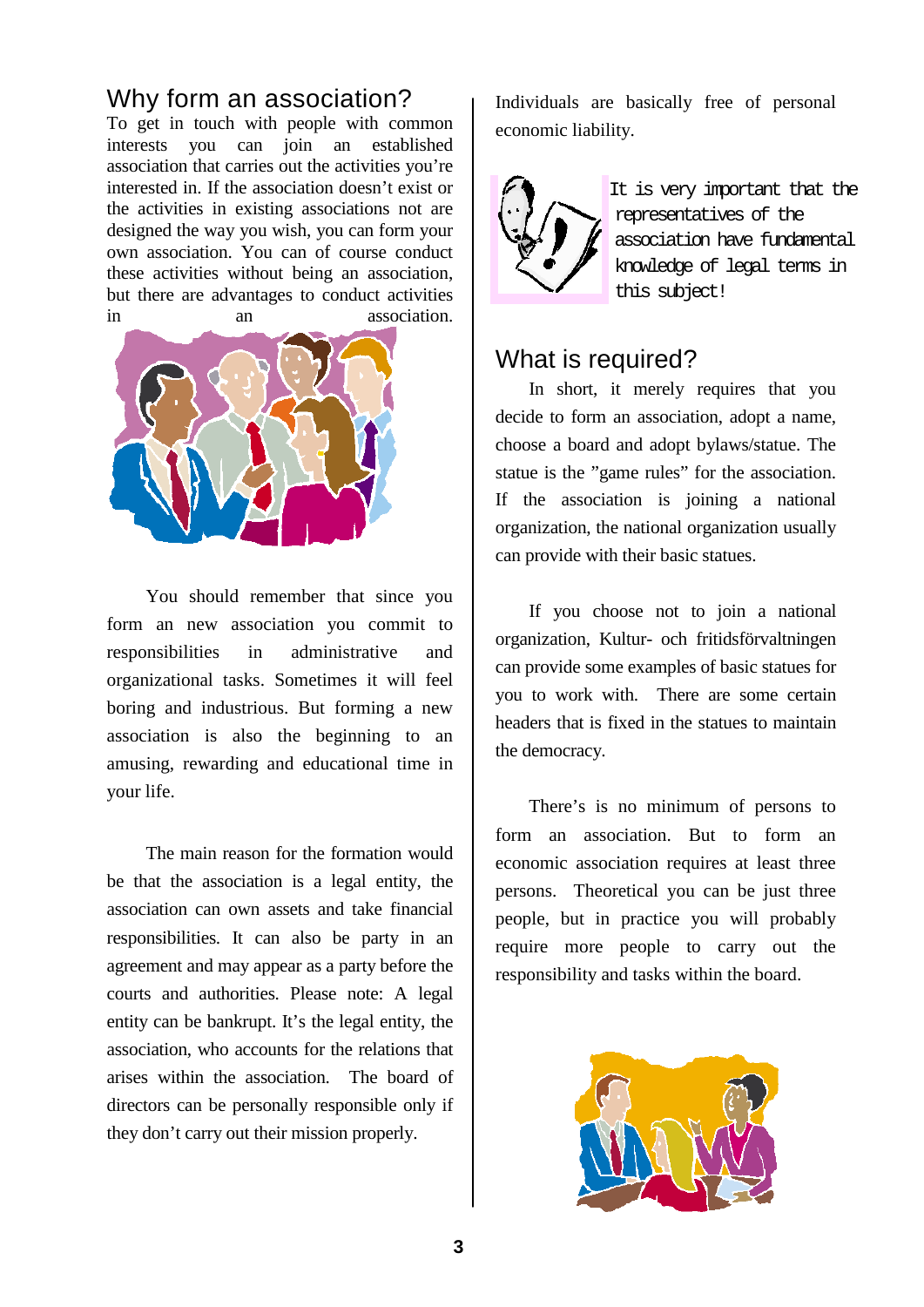## Preparations

Contact the possible national organization that you will join. Gather the initiators and prepare the formation meeting with suggestions of board assignments, statues and an agenda.

Summon people by advertising in the newspaper or in another community, that the association is about to be formed. All people should be able to come. Basically, you cannot shut anyone out in the name of democracy.

## Formation meeting

Following agenda is to recommend in the formation meeting:

#### **§ 1 Opening of the meeting**

Someone of the initiators greets the attendance welcome, briefly tells the background story and the purpose of the meeting and introduce all the people who have been working with the preparations.

#### **§ 2 Determination of attendance/Electoral register**

Make a list of all the attendances names. It can be used as an electoral register in case voting is required. The attendance list is always an appendix to the formation meeting protocol.

#### **§ 3 Approval of agenda**

The agenda is recited for approval of the assembly.

#### **§ 4 Election of president for the meeting**

A moderator is elected to lead the meeting.

#### **§ 5 Election of secretary for the meeting**

A secretary is elected to take notes of this first formation meeting.

#### **§ 6 Election of two adjusters, vote counters**

The adjusters check, adjust and certify the contence of the protocol. They also do the vote counting if that's required.

#### **§ 7 Information from the initiators**

Give information about the preparations.

#### **§ 8 Question of formation of association**

Ask the assembly if they agrees to form the association. Note the statement of the assembly clearly in the protocol.

#### **§ 9 Determination of the name**

Share all name suggestions. The name should associate with the activity or the purpose.

#### **§ 10 Determination of statues**

Go through the suggestion of statues that is prepared. Go through the sections and approve them one by one. Note the statement of the assembly clearly in the protocol.

#### **§ 11 Joining national organization**

Make a formal decision about applying for afiliation to national organization.

#### **§ 12 Determination of membership fee**

Decide the annual memeberhip fee for the next fiscal year.

#### **§ 13 Election of interim board**

Elect a president and due to the statues the board members and substitues for the time till next and the first annual meeting.

#### **§ 14 Election of accountants**

Elect two accountants. They are not allowed in the board because they are to review the boards administration, management and accounts.

#### **§ 15 Election of nominators**

As a suggestion designate three persons, one convenor. The nominators prepare the election of names to the board and other functions to the annual meeting. The nominators are not allowed in the board.

#### **§ 16** *Other errands*

For example, elect a committee for administration tasks or activity tasks.

#### **§ 17 Discuss a businessplan**

Initiators inform of the plan of coming activities.

#### **§ 18 Other questions**

No financial issues can be determined under this section. Financial errands has always an own section in the agenda. Under this section you could decide when the next board meeting or membership meeting should take place.

#### **§ 19 The closure of the meeting**

The new interim board president closures the meeting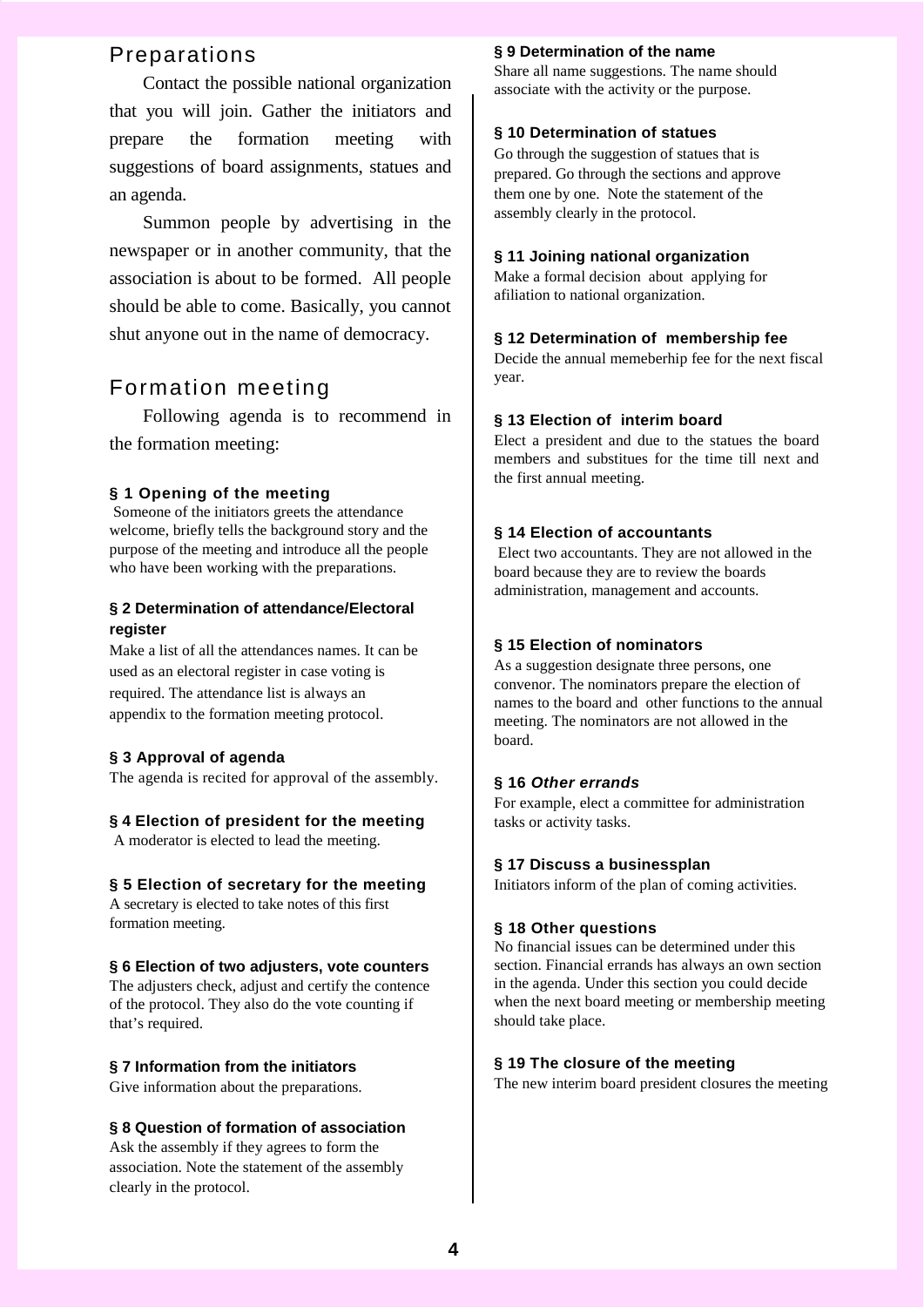When the meeting has worked trough all these sections on the agenda and when the protocol is ready and adjusted, the association is formally formed, provided § 8-10 is clarified in the protocol.

## The board

The board elected at the formation meeting is called interim board because it is just a temporary solution until the annual meeting due to the statues. The interim board works mainly with start-up issues and the term of office can vary due to the time of the year the association was formed and the statues contence.

## The first board meeting – statutory meeting

At the first board meeting after the formation meeting, the board shall, like after every annual meeting, constitute their assignments and designate the signatories. *This is an important meeting which always results in a protocol of its own.* 



*To constitute* means to organize yourself. Who do what within the board. You assign the mission of the cashier, the secretary, the signatories and other missions the board might have. There's no obstacles that one person have more than one mission. But recommendation is to distribute the work so individuals don't get overloaded.

*Signatories* mean one or two individuals in the board who have the legal right to sign financial documents in the name of the association. This is needed for the association to open an account at the bank. The bank, your national organization and the tax office require three documents that prooves the existence of the association. Those three documents are: the statues, the protocol from the formation meeting and the protocol from constitution.



## The first annual meeting

At the first annual meeting the permanent board is elected for the term of office. The most common way is to elect the chairman and half of the board members for a period of one year and the other half for a period of two years. At the next annual meeting new election is required of half of the board members. With this procedure you keep some competence in the board all the time and avoid a total change of board members.

All errands, sections at the annual meeting is required to be in the statues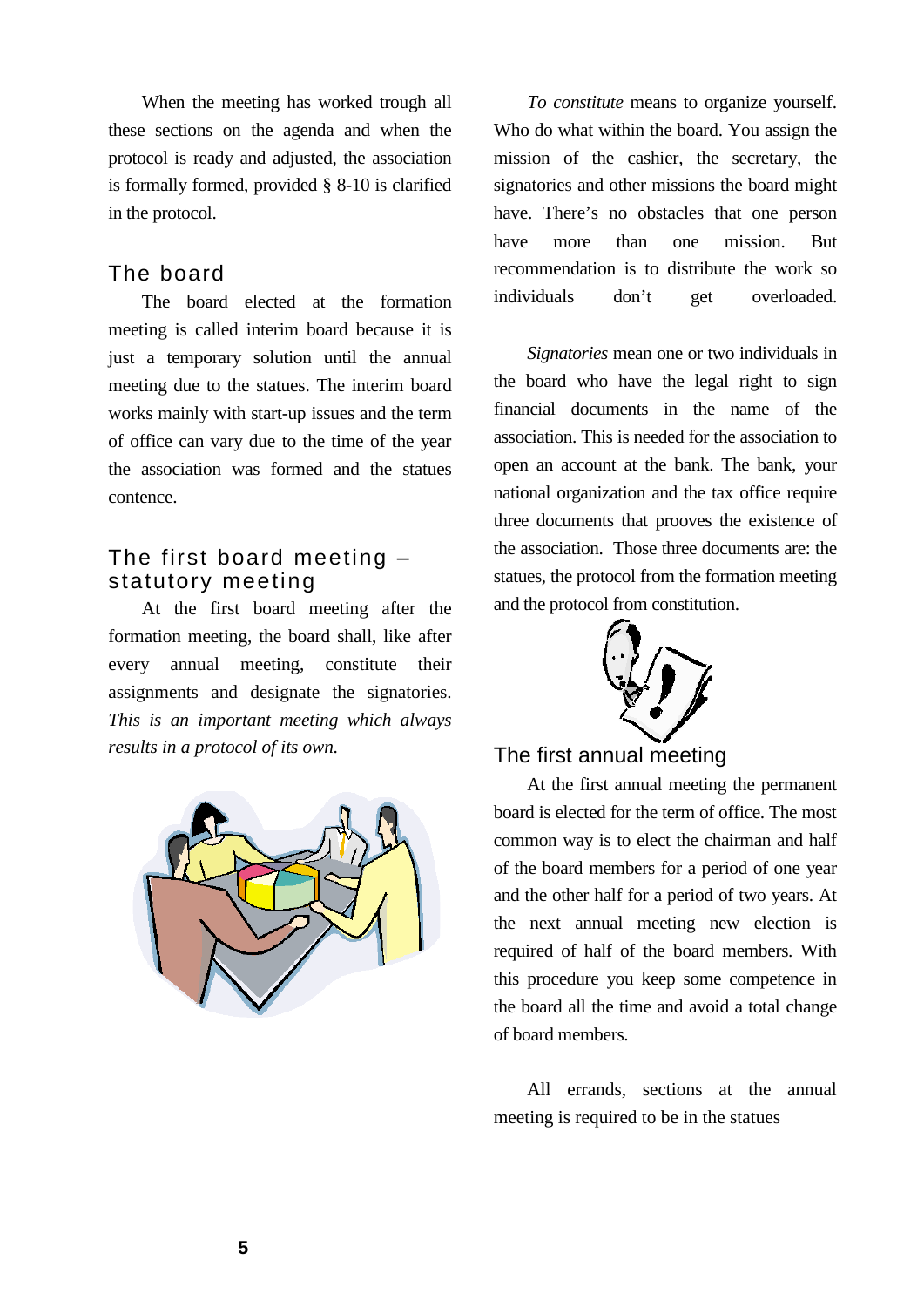### Board responsibilities

The election at the annual meeting is a confidence from the other members to run the association. The board is all together the representatives for the association and the members.

The task is to run the association due to laws and rules in the society and the statues. The task is also to conduct the decisions from the annual meeting and the activity plan. The board is responsible to administer the means and to be transparent with all documents and the accounts to the elected accountants. The board has to prepare the annual meeting where all members are welcome. It is up to each member of the board to conduct the tasks correctly, loyal and considerate. *If a board member doesn't correspond to what's required he/she could be personally responsible for the damages.*

## Membership directory

The members is the association, a membership directory is therefore required. The membership directory ought to contain full name, address, when last membership was paid and date of birth.

It is very important to keep a revised directory of members. Associations who are eligible a financial support from, for example, Region Gotland has to declare for their members. Sometimes in the application and sometimes when it's requested.



## Financial Accounting

Because small and large associations manage finances, you have to, right from the start get a good way to handle your economy. To recommend is a book-keeping system of some sort. So you easily can present and be reviewed.

It's the task of the board to present before the members, National Associations, tax office and the municipality as Region Gotland accounting and report of the activities in a correct and easily understood way. Use earnings and balance sheet. *Earnings sheet* is the compilation of incoming and outgoing money. *Balance sheet* is the compilation of the association's assets and liabilities.

To make it easier it's recommended to use calendar year as the financial fiscal year. (1 jan - 31 dec)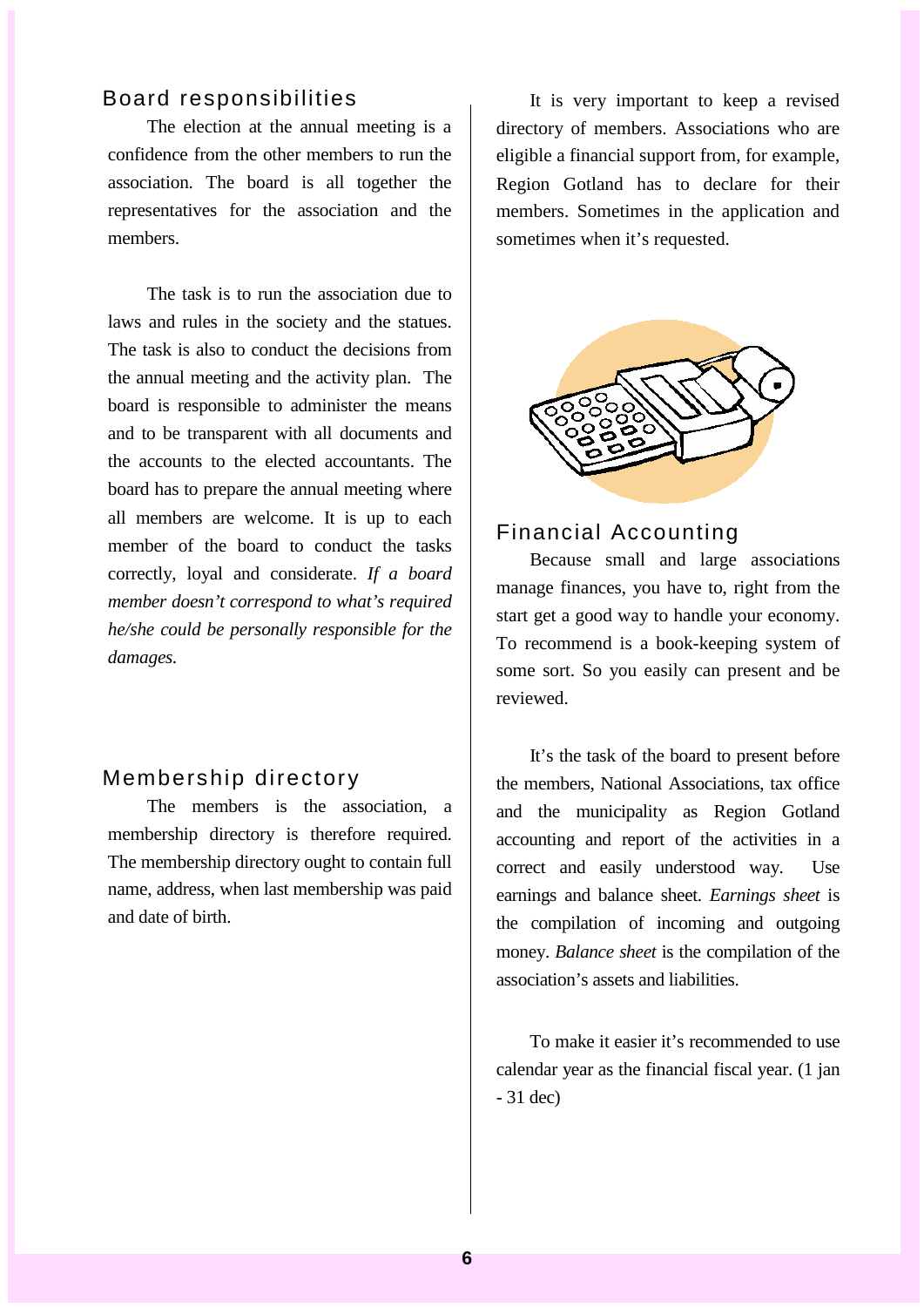## Help and advice

To get advice and help before forming your association you can contact Region Gotland and Kultur- och fritidsförvaltningen or to your district- or national organization.

## Region Gotland and Sweden

The Nordic Countries are well known for the way of conducting activities in organizations like non-profit associations. The associations make a great bearing in society. To be a member in an association is a good way into the society and learn to know people. In general each person in Gotland has a membership or engagement in at least five different associations of some kind. To work within a non-profit association is common and takes a great part of our community. It has become a sector, a movement that we in Sweden call "Föreningslivet"

We at the culture- and leisure department can help you with questions when you are about to form an association. But we recommend to look for an association that you can join and maybe be a part in its development before you decide to start a new association. Region Gotland has a Directory of associations to search in. [www.gotland.se/foreningsregister](http://www.gotland.se/foreningsregister)

## Contact Culture- and leisure department, Region gotland

**Association advicer** tfn. 0498-26 96 76 e-post: forening@gotland.se

**Culture developer** tfn. 0498-26 96 28 e-post: [forening@gotland.se](mailto:forening@gotland.se)

**Besöksadress** Visborgsallén 19 **Postadress** SE–621 81 Visby **Telefon** +46 (0) 498–26 90 00 vxl **Fax** +46 (0) 498–26 96 59

**Webbplats** www.gotland.se/kff **E-post** registrator\_kff@gotland.se **Bankgiro** 339–8328 **Postgiro** 18 97 50–3